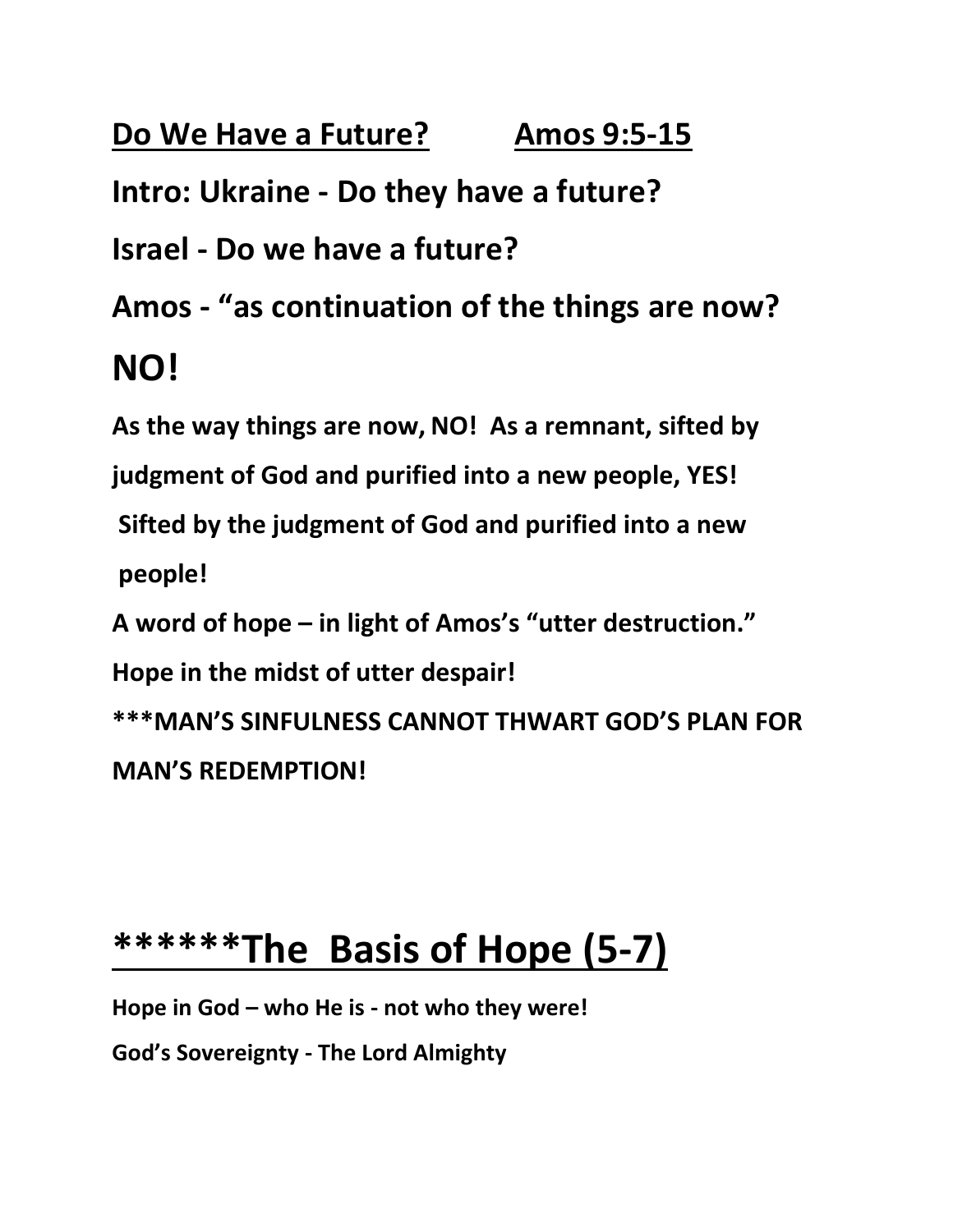**Ps. 19:1 "The heavens declare the glory of God; the skies proclaim the work of His hands"**

**Note God's ability to seek out those who might try to escape. Note here Gods ability to seek out those who wanted to persevere. ILL. Carlsbad Caverns' lights turned off! "Gasp" "Don't worry, sis, there is someone here who knows how to turn on the lights on. Amos: "Dark days are ahead" GOD WILL TURN THE LIGHTS ON."**

## **\*\*\*\*\*\*The Instrument of Hope (8-10).**

**How could they have hope in the face Of IRREVOCABLE JUDGMENT?**

**"Yet I will not totally destroy the house of Jacob."**

**Exile not destruction but disciplining Israel.**

**A time of sifting.**

**REMNANT -Noah & the Flood - Lot & Sodom - Elijah & 7000**

**Zephaniah 2:3 "Seek the Lord, all you who do what He commands.**

**Seek righteousness, seek humility; perhaps you will be sheltered on the day of the Lord's anger.**

## **\*\*\*\*\*\*\*The Realization of Hope (11-15.)**

**God's Grace – Remnant – Israel would be restored.**

**David's rule - Time of greatest prosperity. Symbol – picture of throne being reestablished. Productivity**